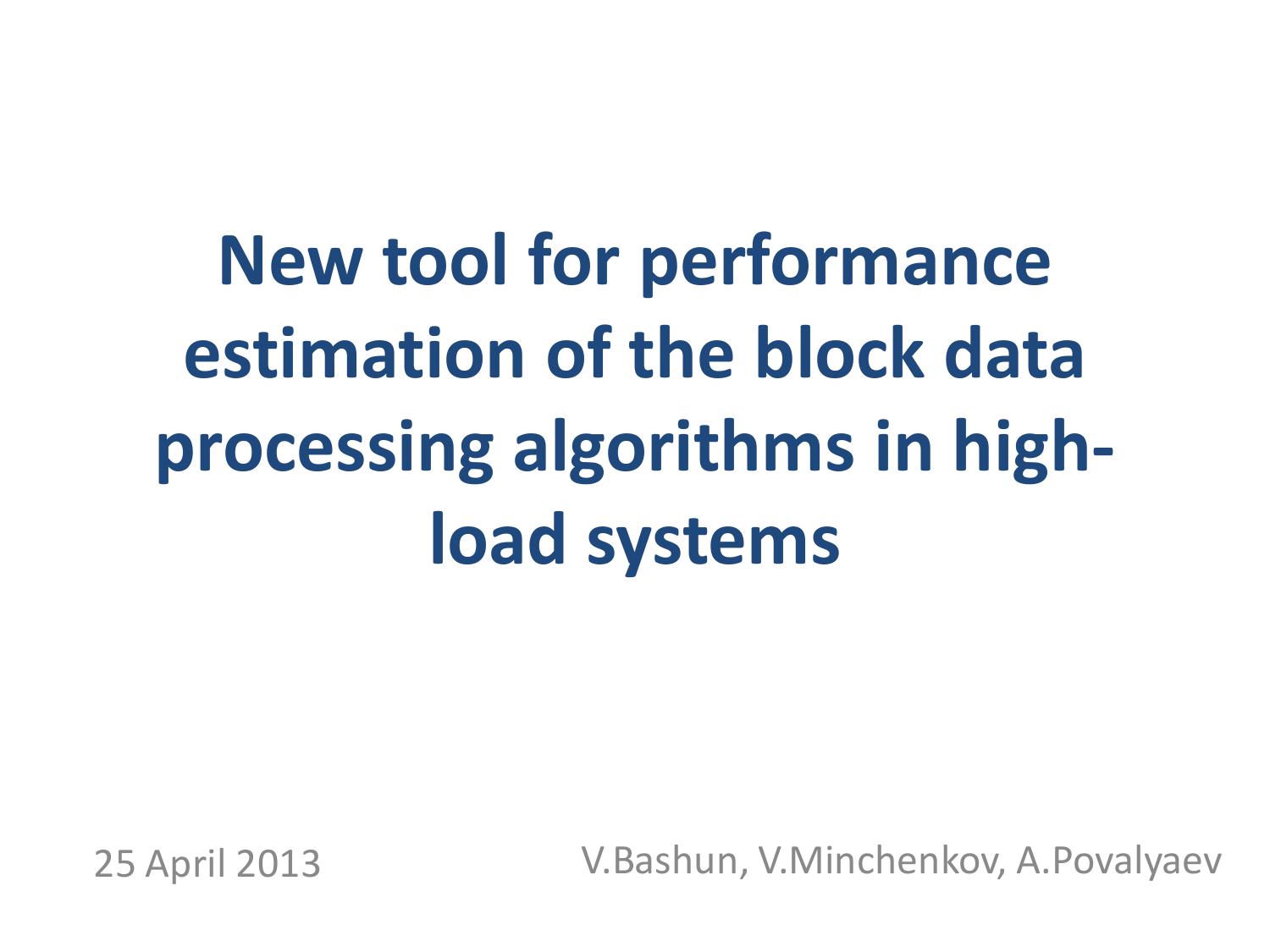### **Goals and Problem Statement**

- GOAL:
	- Estimation of performance of block data processing by encryption/compression algorithms and gathering the statistical information for variant parameters of the environment
- It is often not possible to modify existing algorithms (compression, crypto, etc.) or even it's implementations. Meanwhile, it's quite promising to try to optimize the environment and the way in which there algorithms are run.
- The architecture of the operating system (Linux) contains a set of parameters through which you can tune it up and adjust the working environment of a particular data processing thread.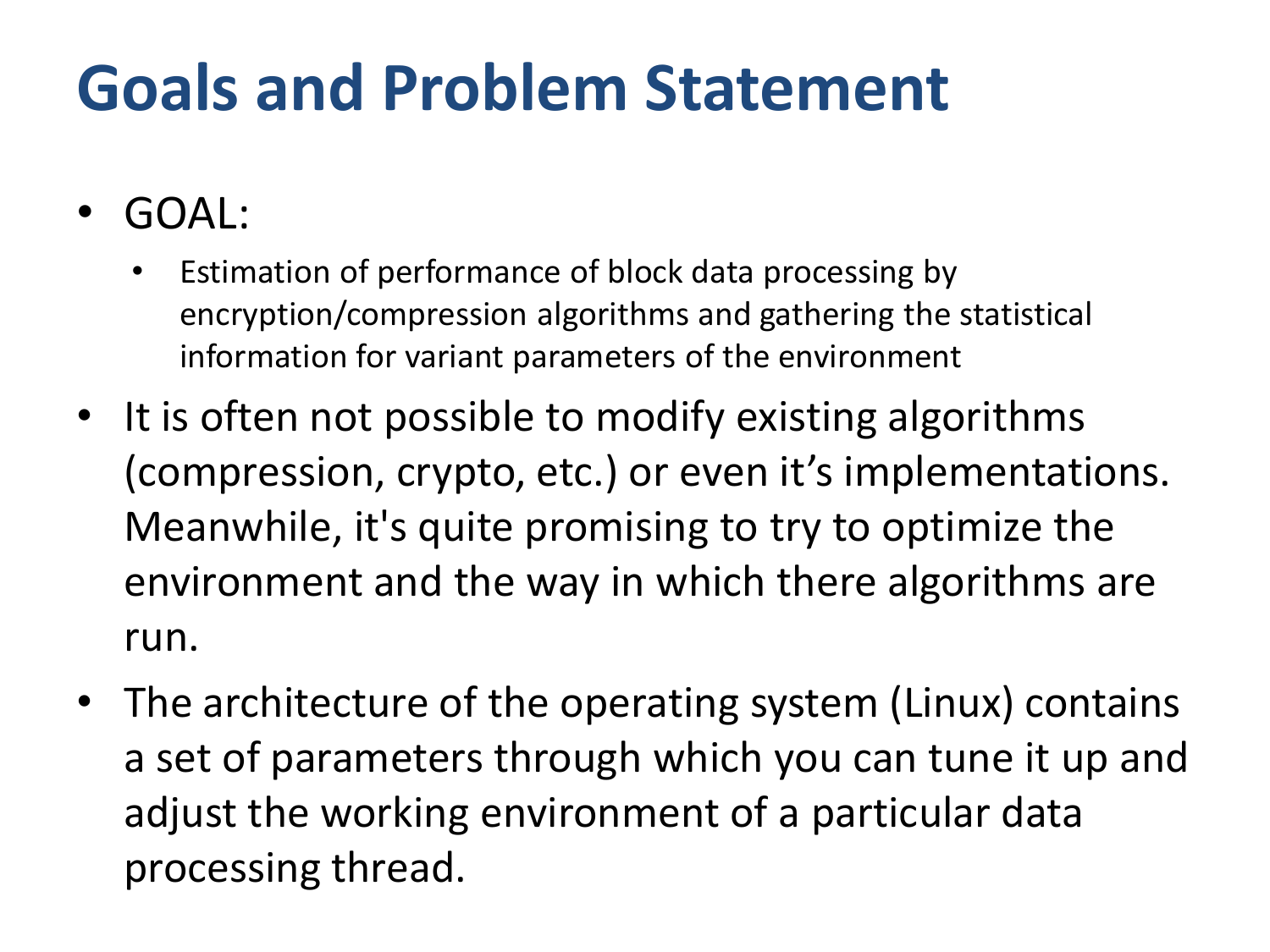### **Existing tools**

- A variety of programs for estimation and profiling Linux kernel exists
	- Measuring performance of software-hardware platform
	- Profiling software implementation
- The goal of new tool is to measure the performance of block data processing algorithms
	- Like compression or encryption
	- Running in OS kernel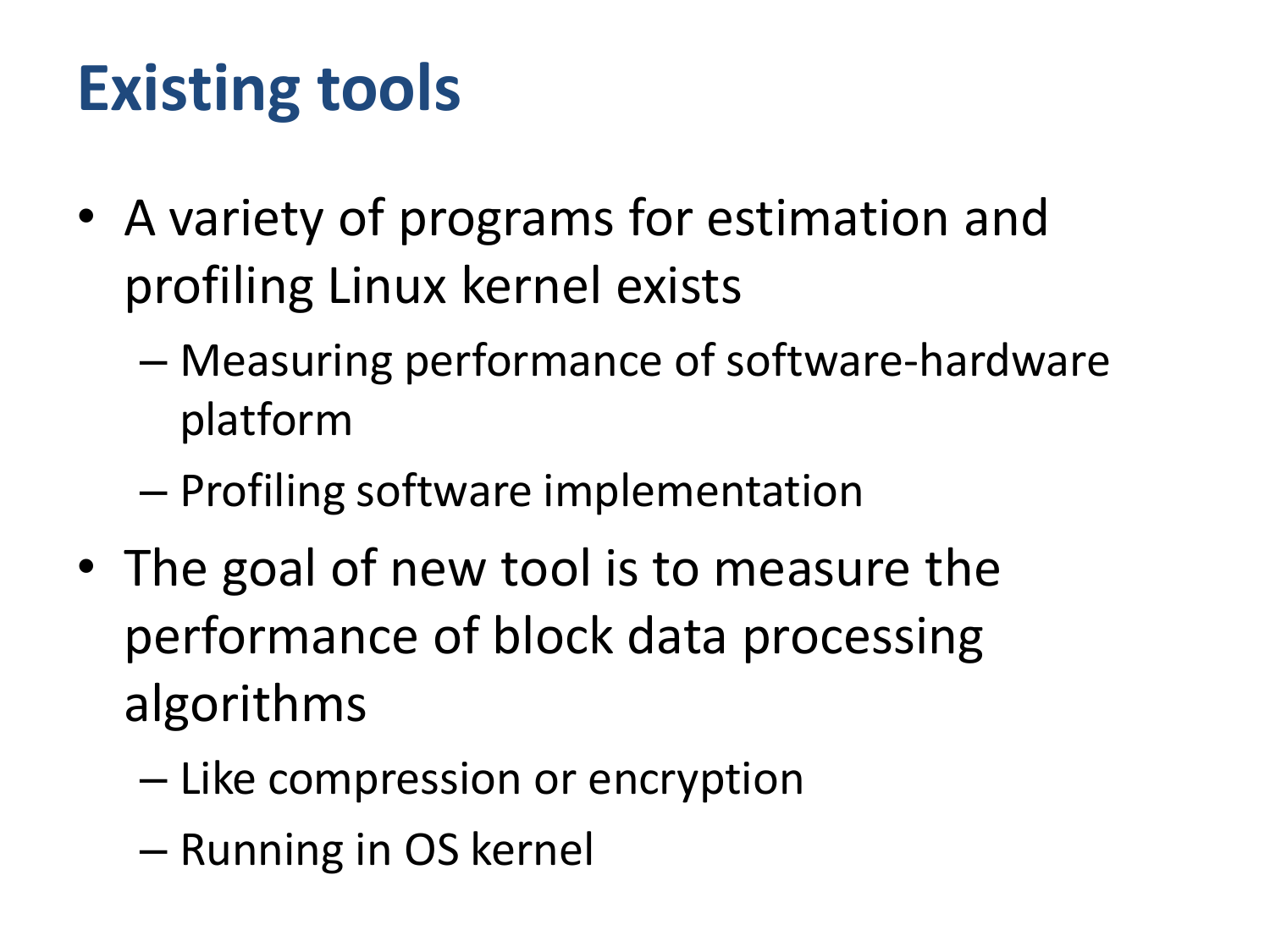## **Compared Algorithms**

• Block data processing algorithms with known interfaces and closed implementation are given (black box).



• Empirical estimation of influence of environment on the efficiency of given algorithms.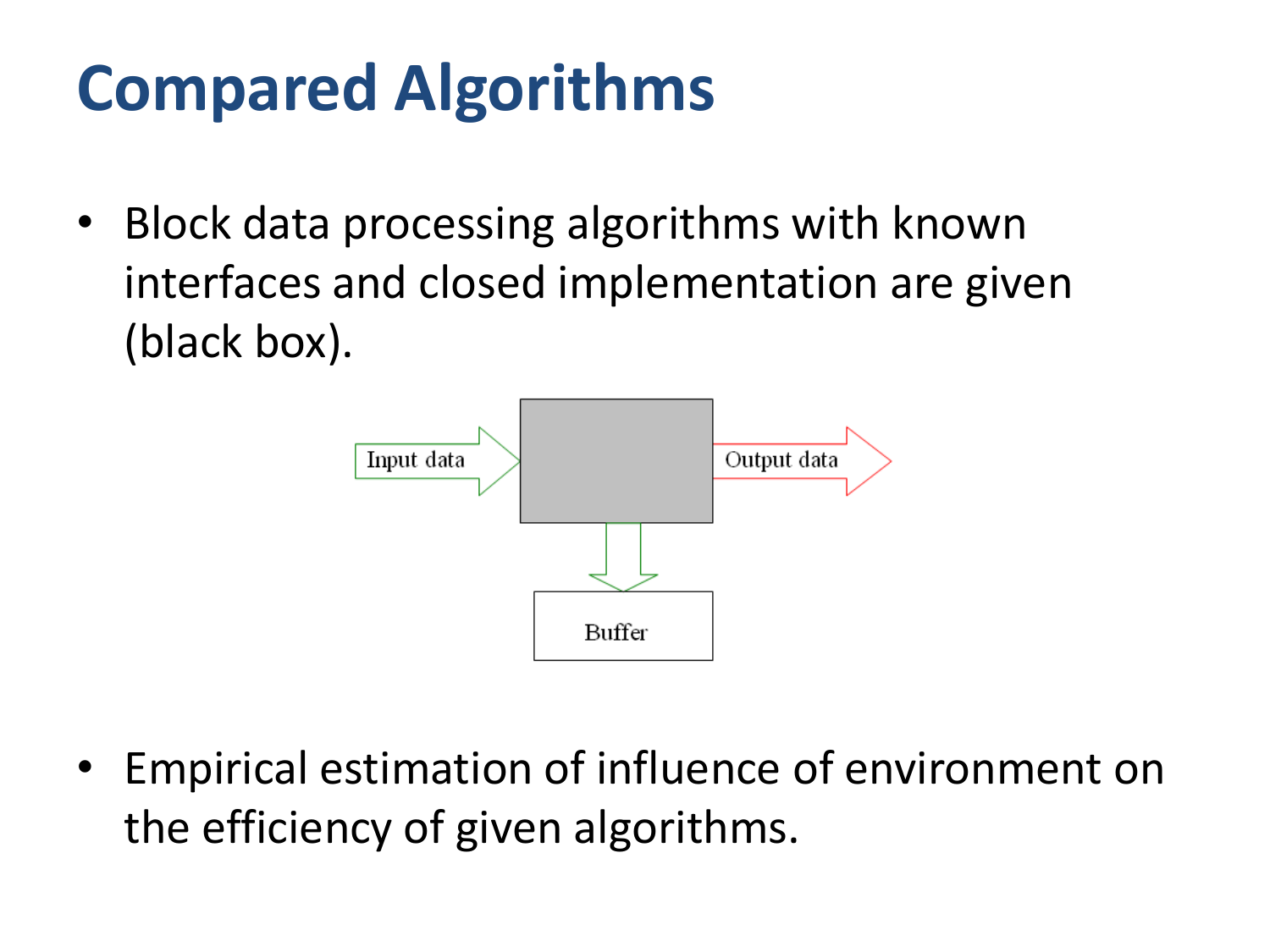# **Key Stages of Work**

- 1. Identification of possible factors influencing the performance of algorithms. Kernel parts being examined:
	- scheduling tasks and process management
	- memory management
- 2. Building a test system that allows automated evaluation of the influence factors on the algorithms
- 3. Statistics collection and identification of critical factors
- 4. Algorithms estimation & comparison

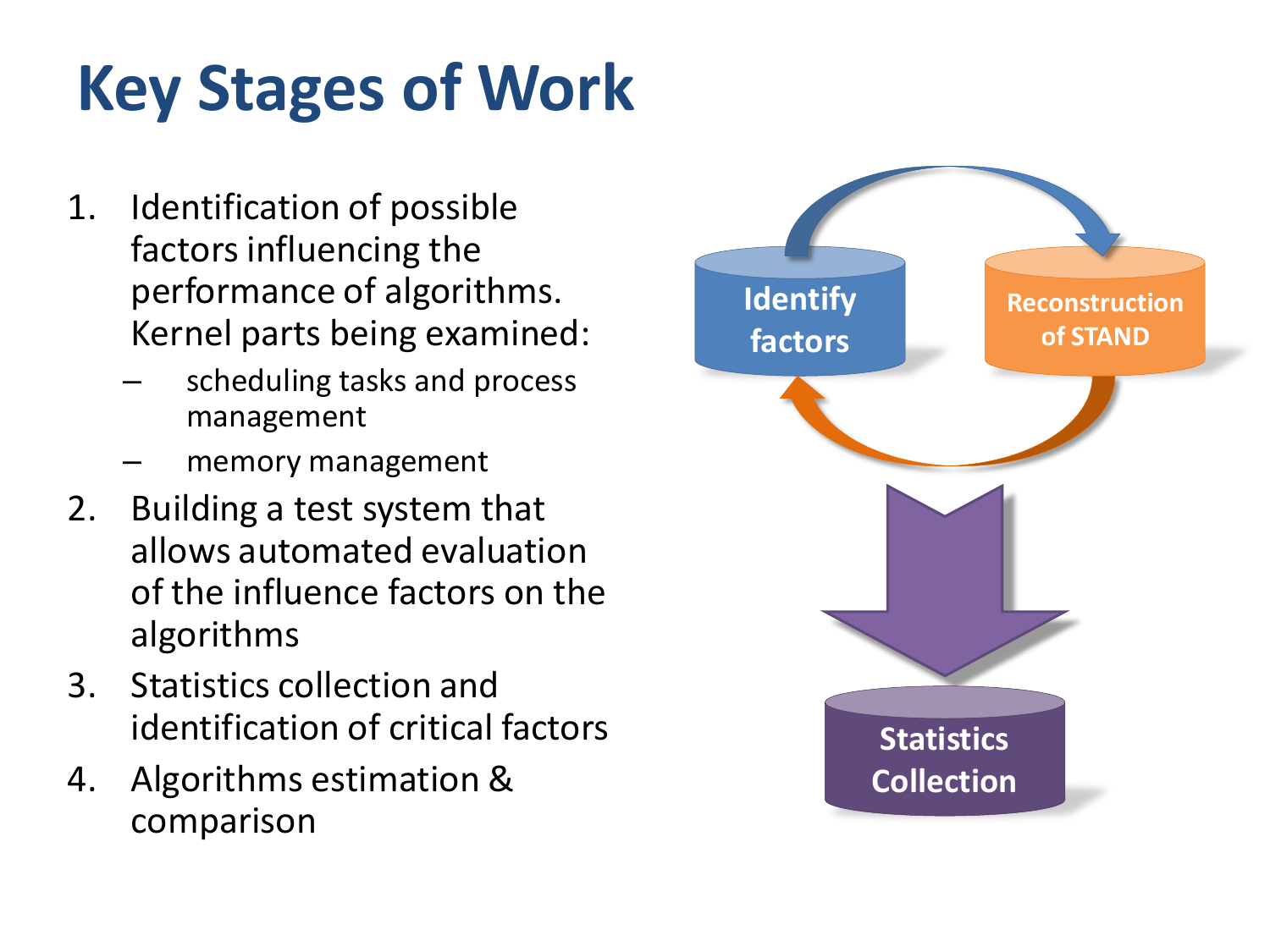# Requirements

- Ease of adoption of new algorithms
	- Using abstraction layer with known API
- Easy to use
	- Setting plan of experiment using simple configuration file
	- Running as easy as calling executable file
- Possibility to introduce new factors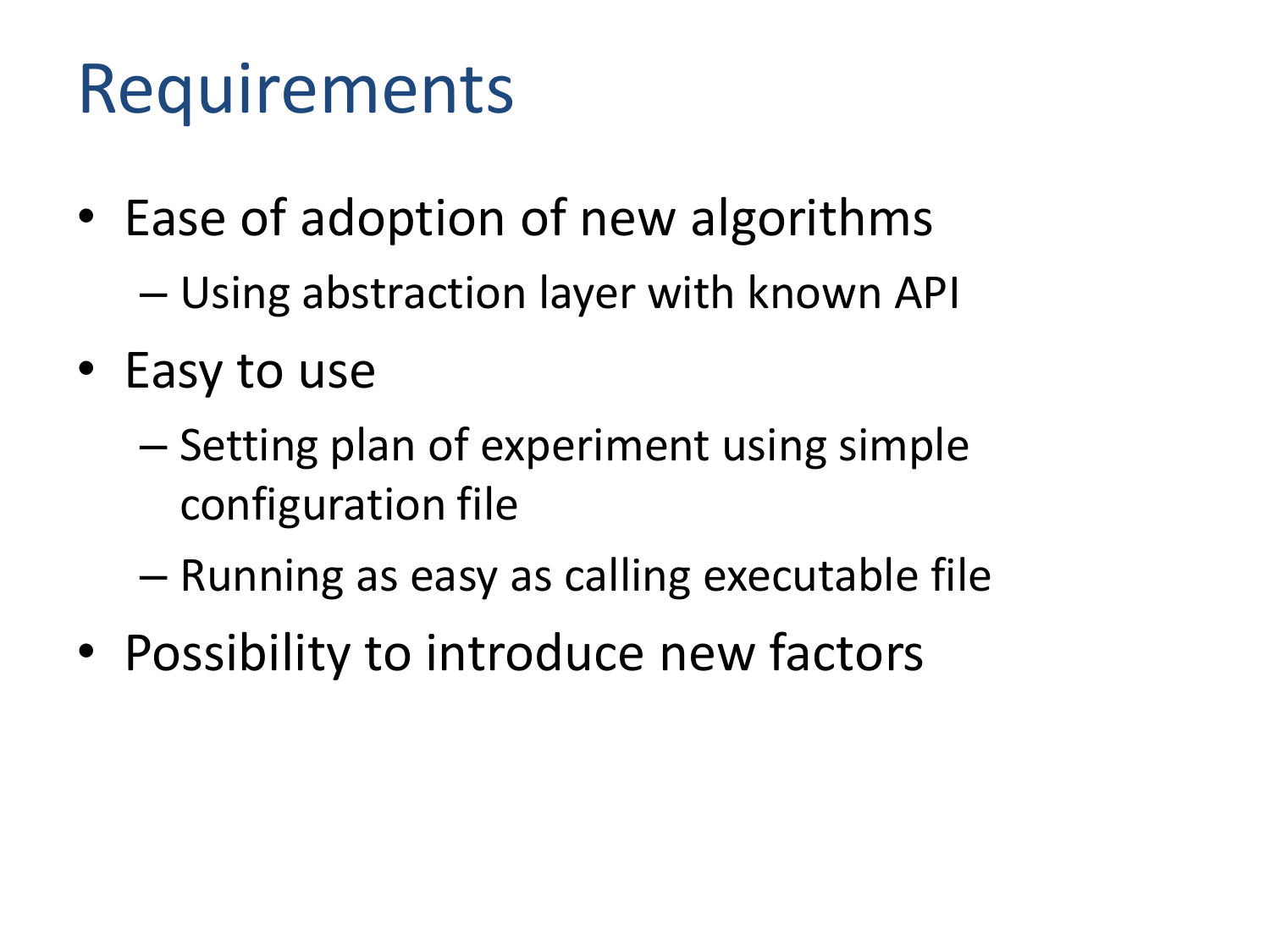### Architecture of tool

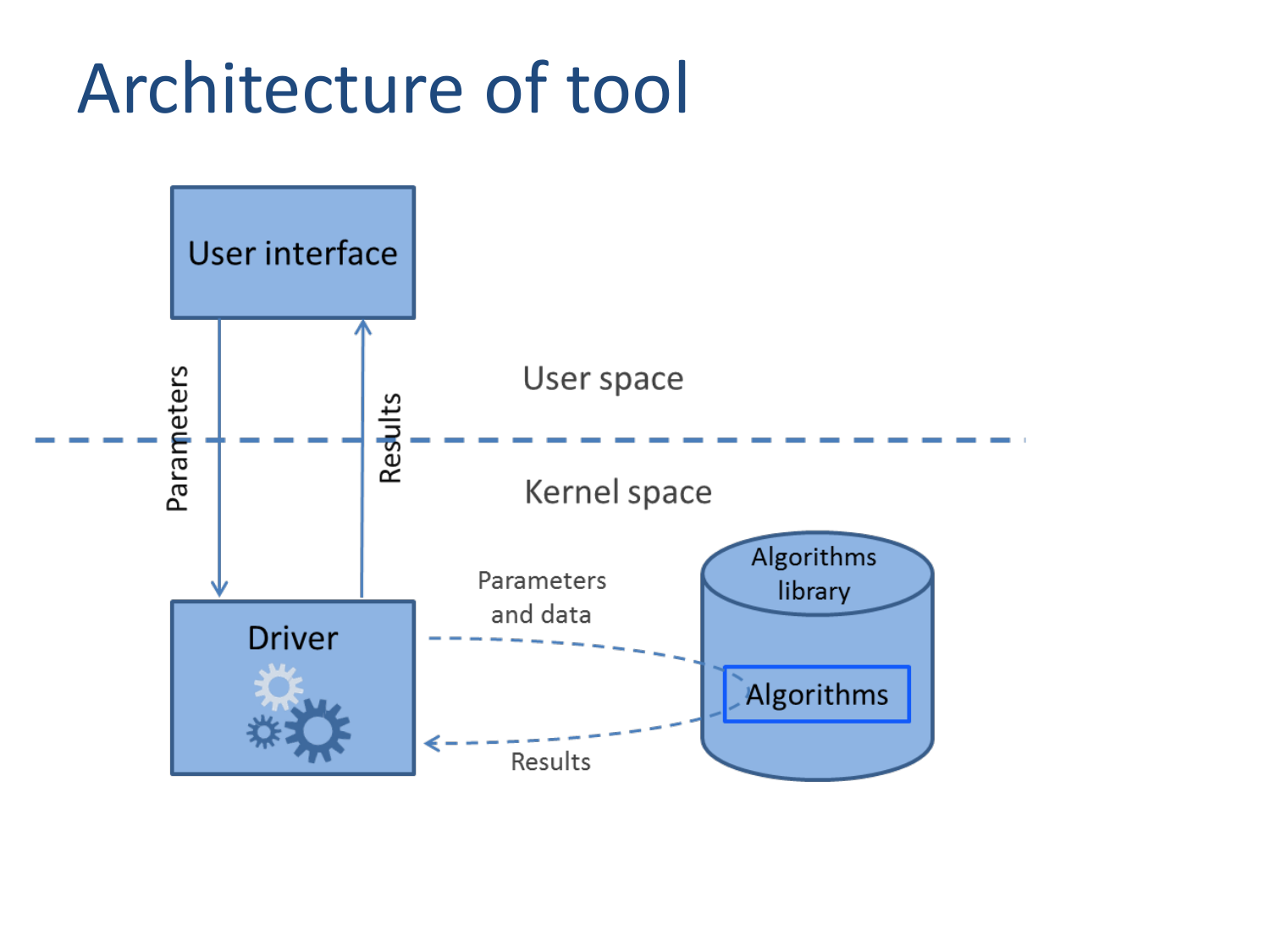#### **Preliminary Model Stand for Tests**

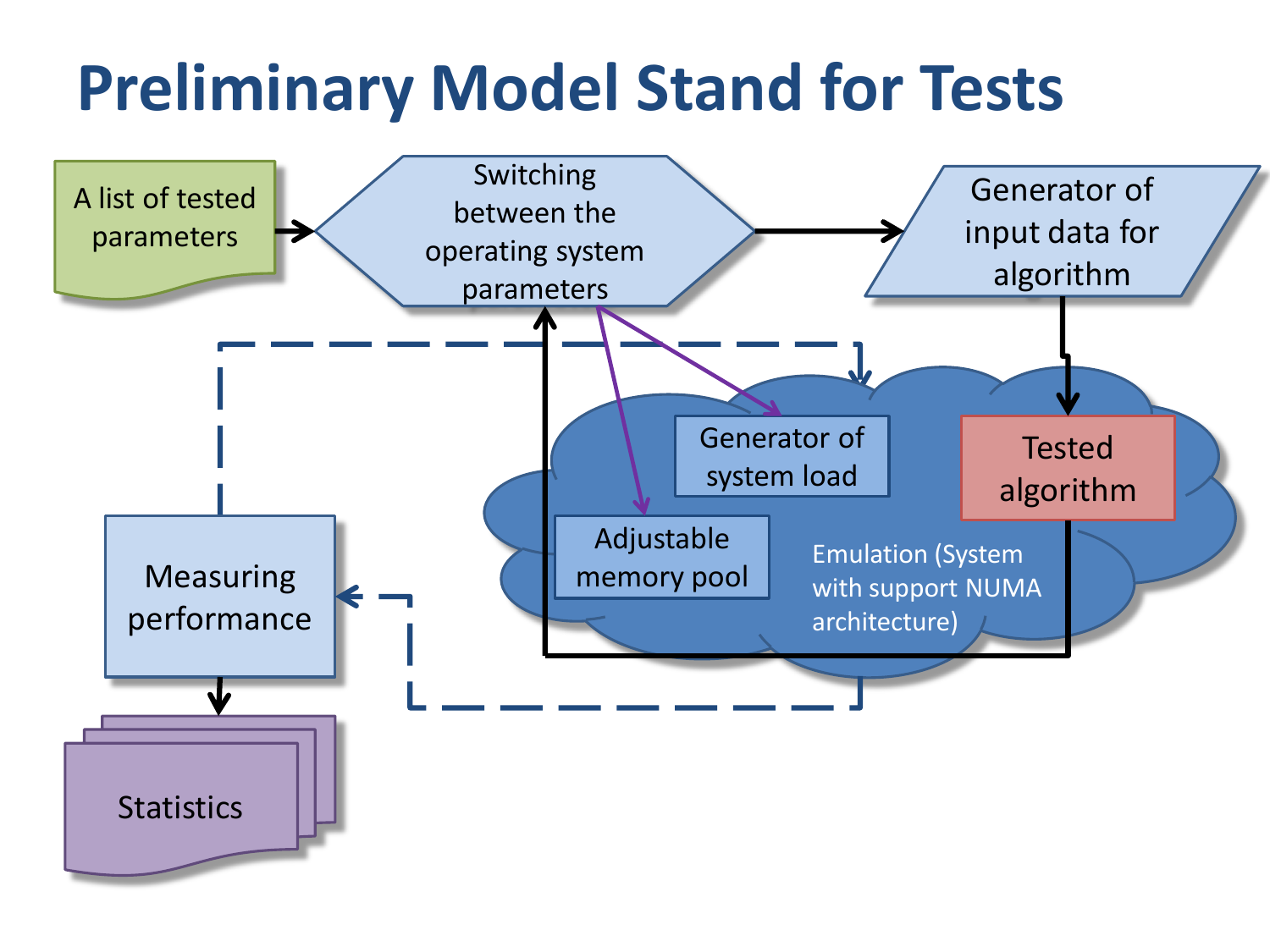#### **NUMA architecture**

- Non-Uniform Memory Access
	- RAM access time depends on it's location with respect to processor
- Supported by most modern platforms:
	- Intel Nehalem EP (Xeon 5500);
	- AMD Opteron;
	- IBM POWER6/7;
- Supported by operating systems
	- Linux, starting from kernel v.2.6;
	- API for applications (libnuma);

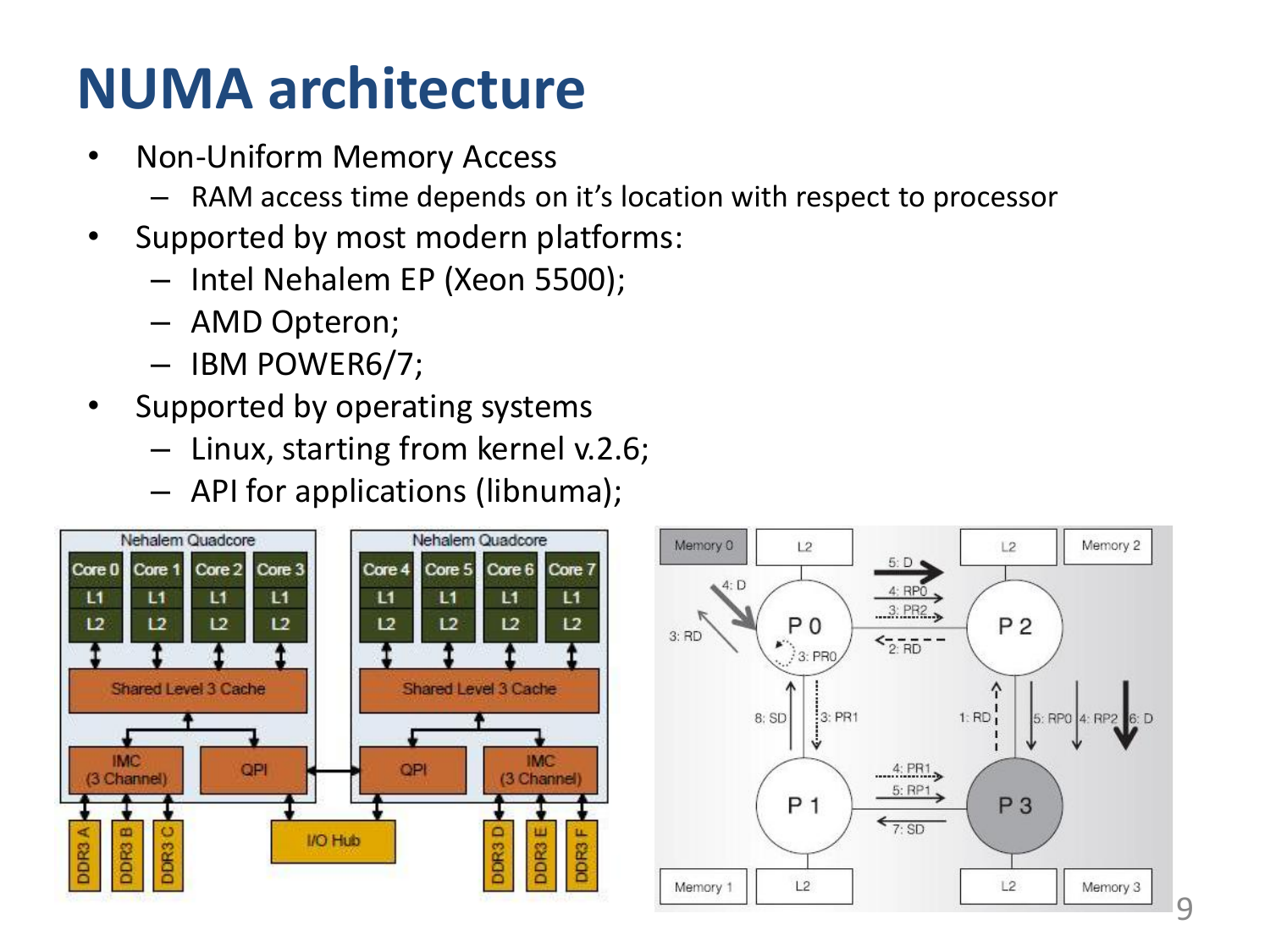#### **NUMA architecture Benefits and limitations**

Benefits:

- Ability to build system with big number of processors & cores;
	- Increase of performance (decrease of load on bus as a result of using "local" memory)
- Scalability;
- Ease of system partition on independent virtual machines

Limitations:

- Performance degradation when using non-local memory, or accessing the same shared memory from several nodes
- Design complexity as a result of maintaining cache coherency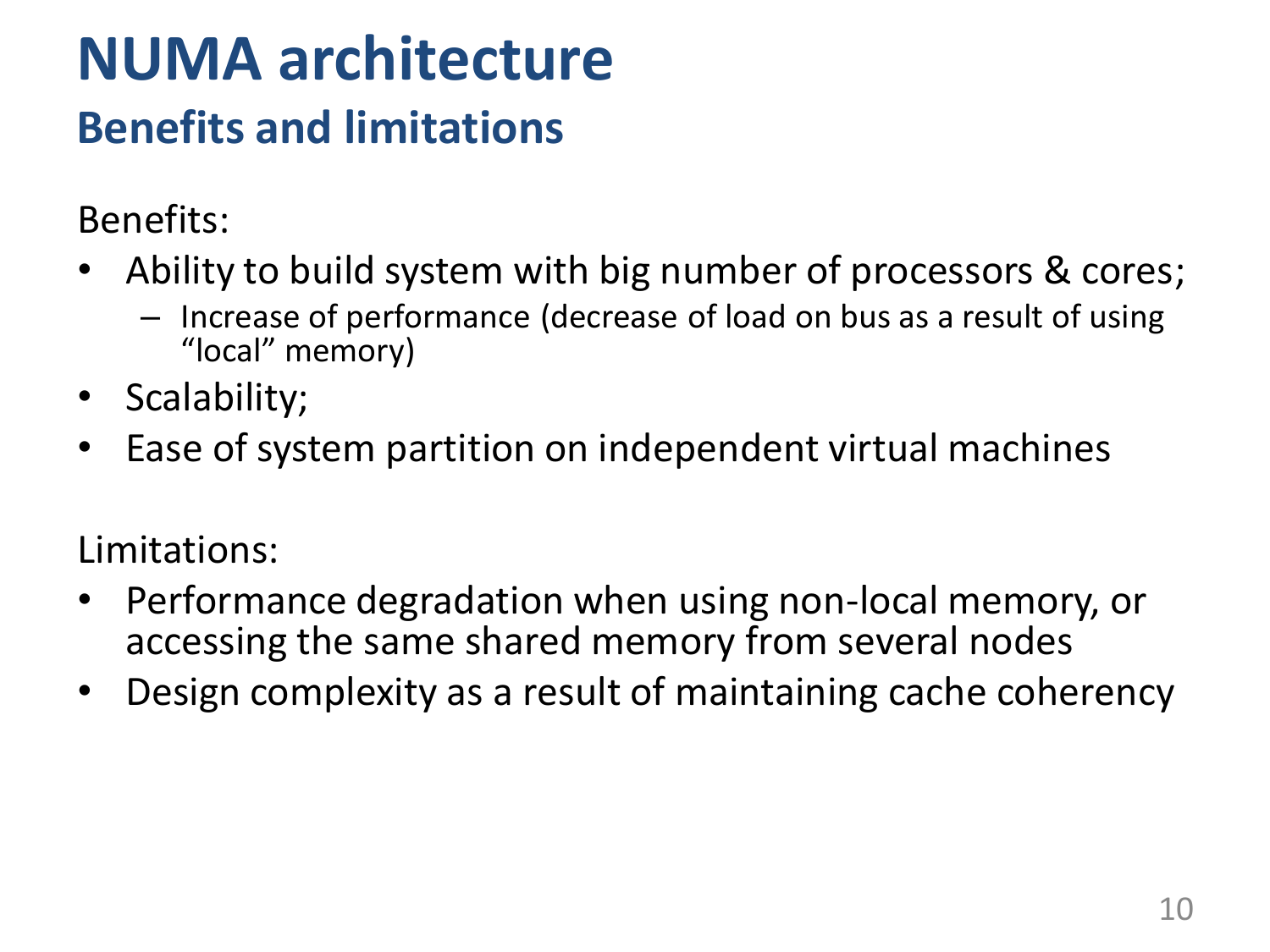## **Tested algorithms & system load**

Block data processing algorithms with known interfaces:

- Compression
	- LZO, QLZ, Bcodec
- Encryption
	- AES (CBC, CTR mode)
- Hash
	- MD5

System load:

- Several types of stress load (CPU, TLB, QPI link)
- Customized via config (cpu #, intensity, etc.)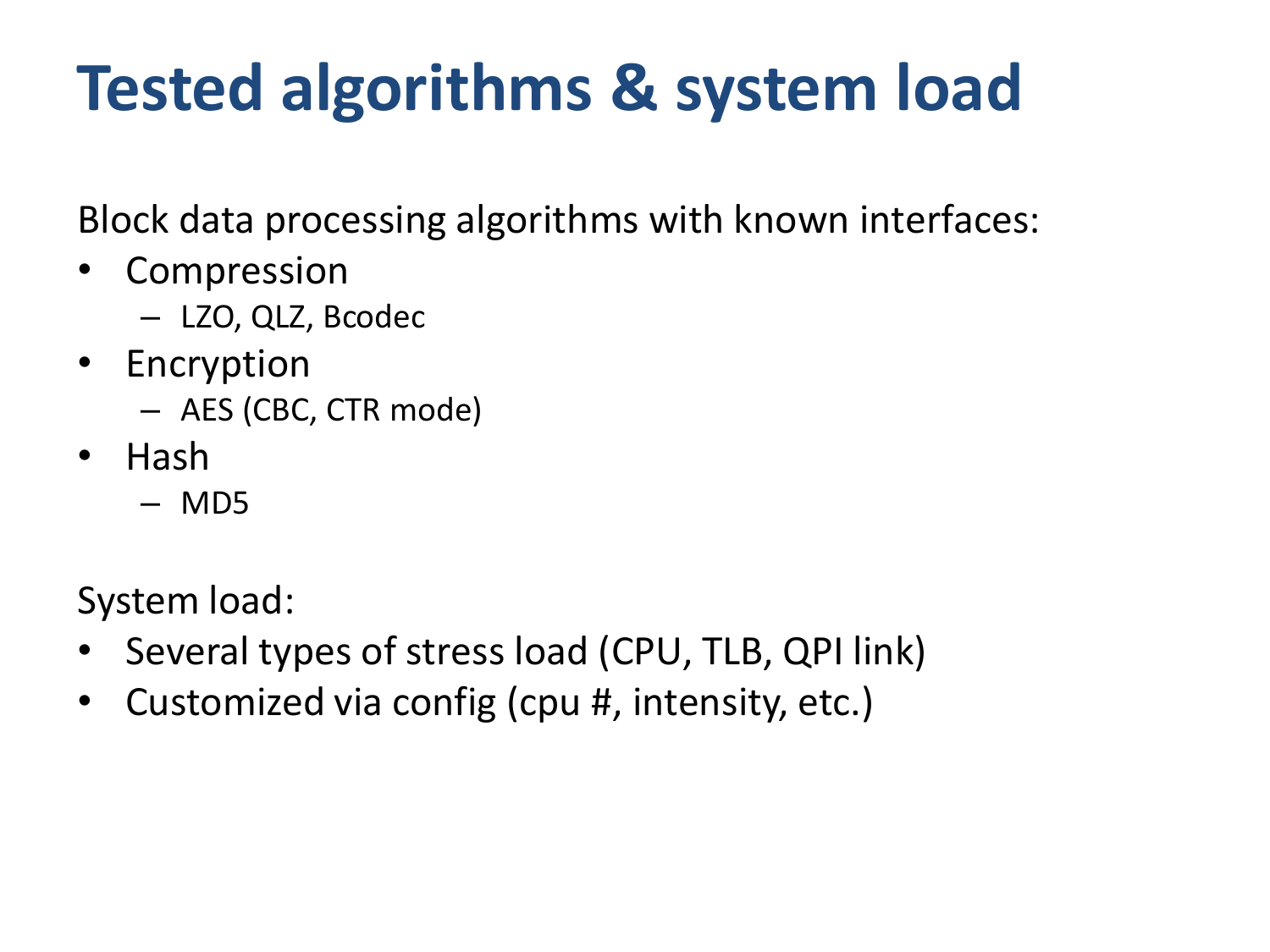#### **Parameters**

Parameters of experiment are set via config file:

- Tested algorithm
- System load (type, intensity)
- Memory location (for NUMA architecture) for all buffers (in, out, stack)
- Data block size
- Input data (file or RND)

Additional preconfigured factors:

- Scheduler type
- Preemptible/Non-preemptible kernel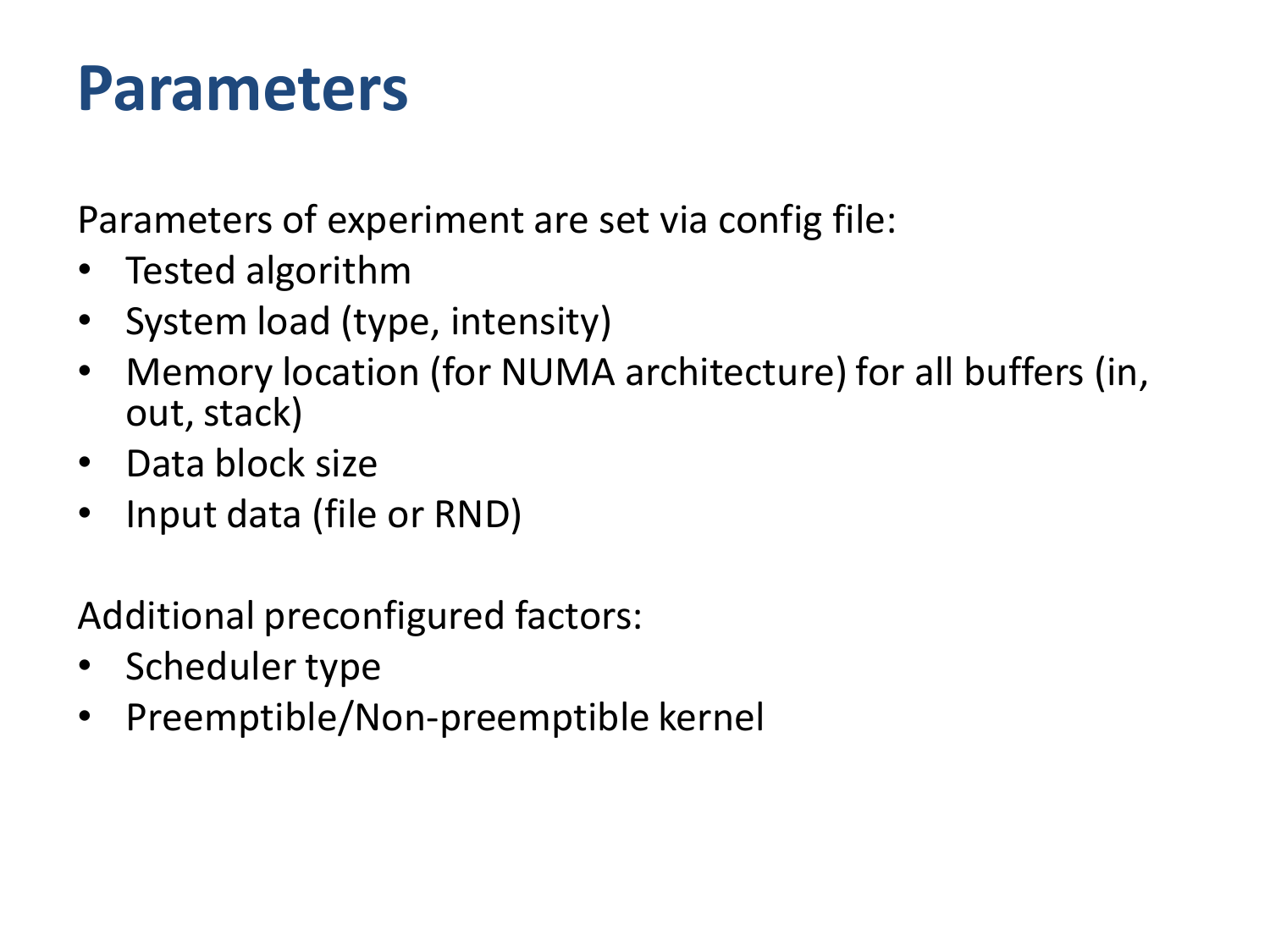#### **Measuring performance & statistics**

- Algorithms efficiency
	- in terms of execution time (average, min, max)
- Additional statistics can be measured using performance analysis tools like OProfile

– Cash misses, TLB misses, CPU clock cycles, etc.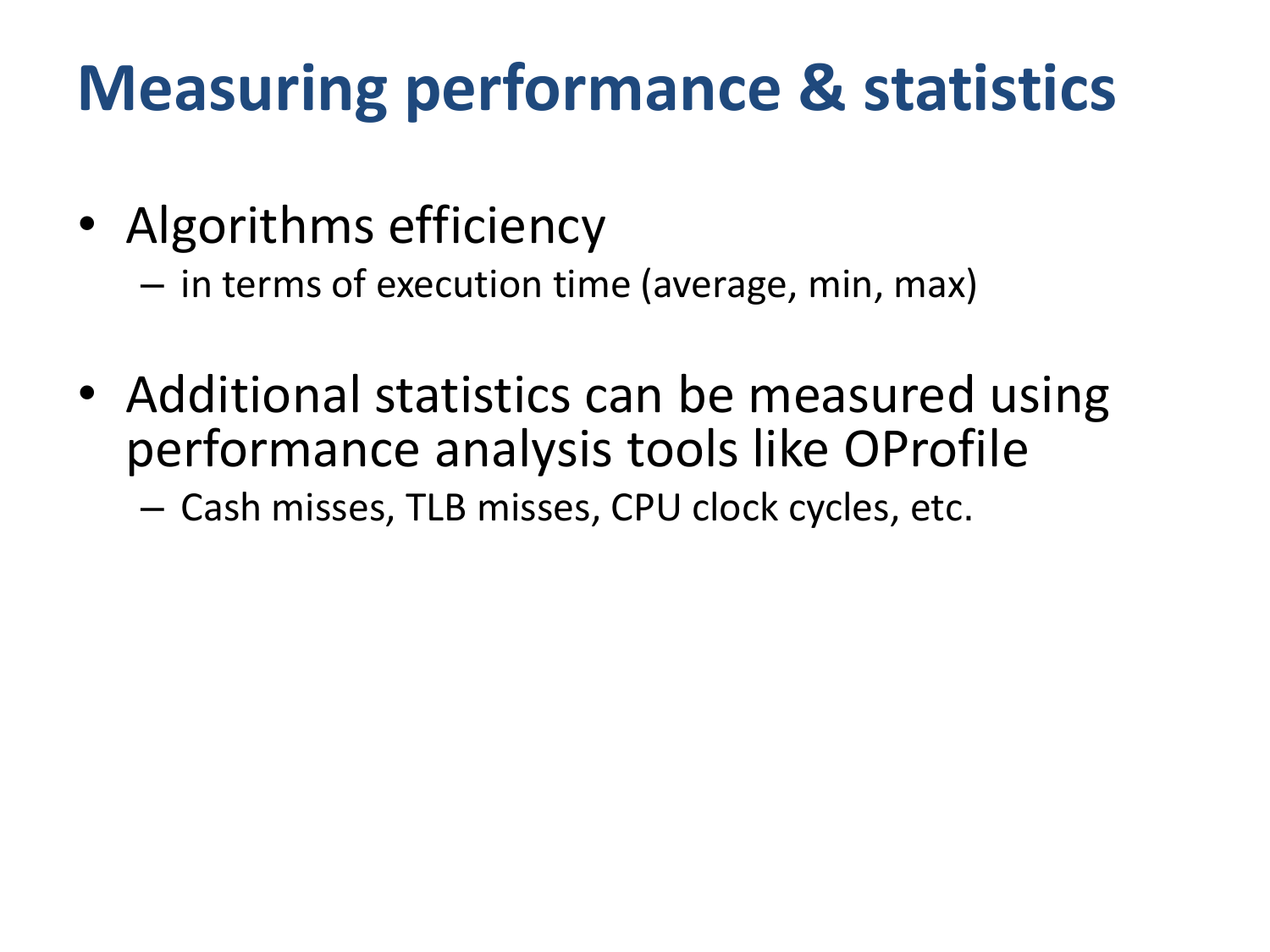#### **The experimental results: RAW data**



Picture 1 - Statistics of the reference experiment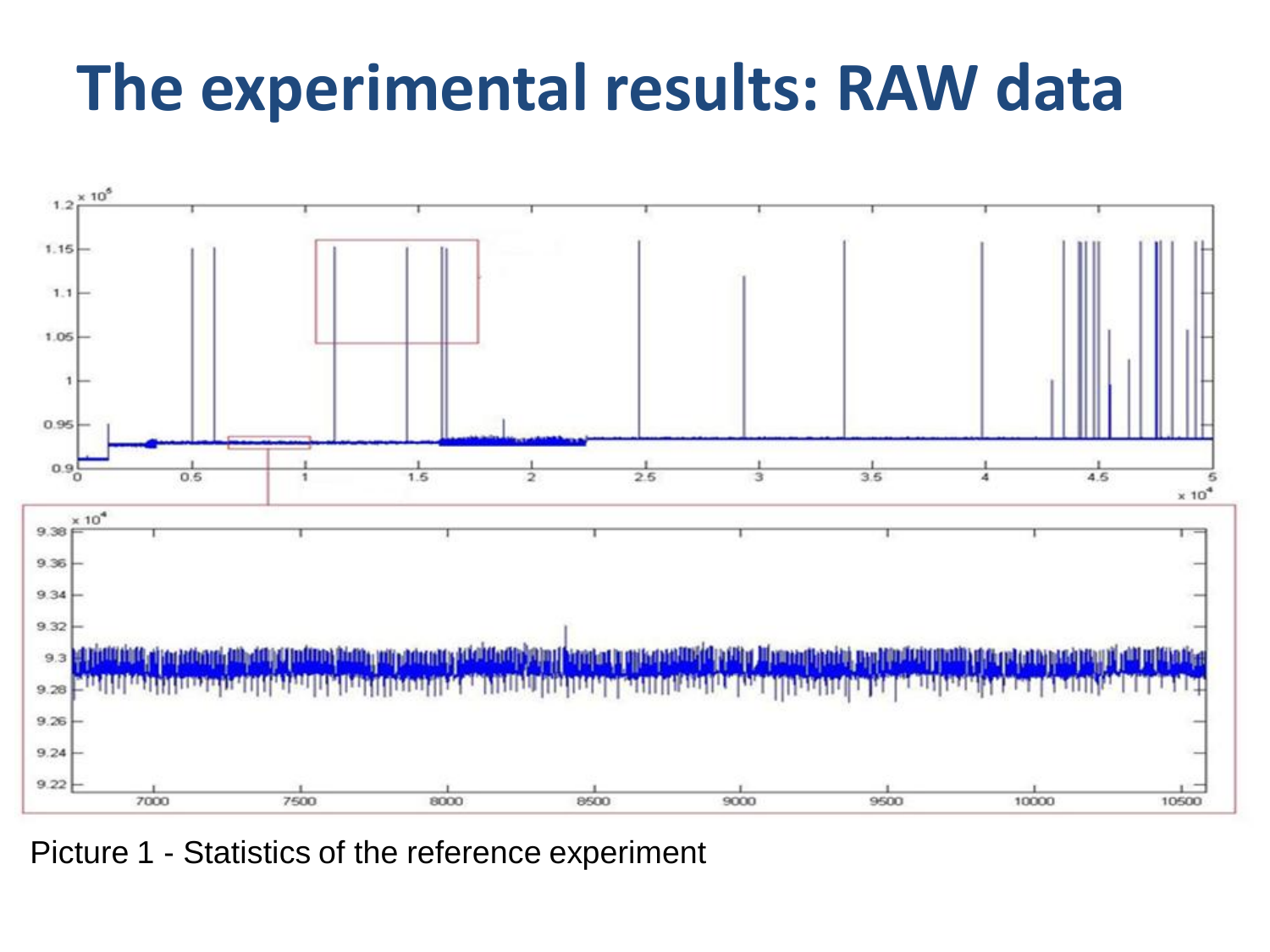# Results: BCodec



- Block data size does not influence algorithm performance (for average time)
- Under high load, bigger block size is preferable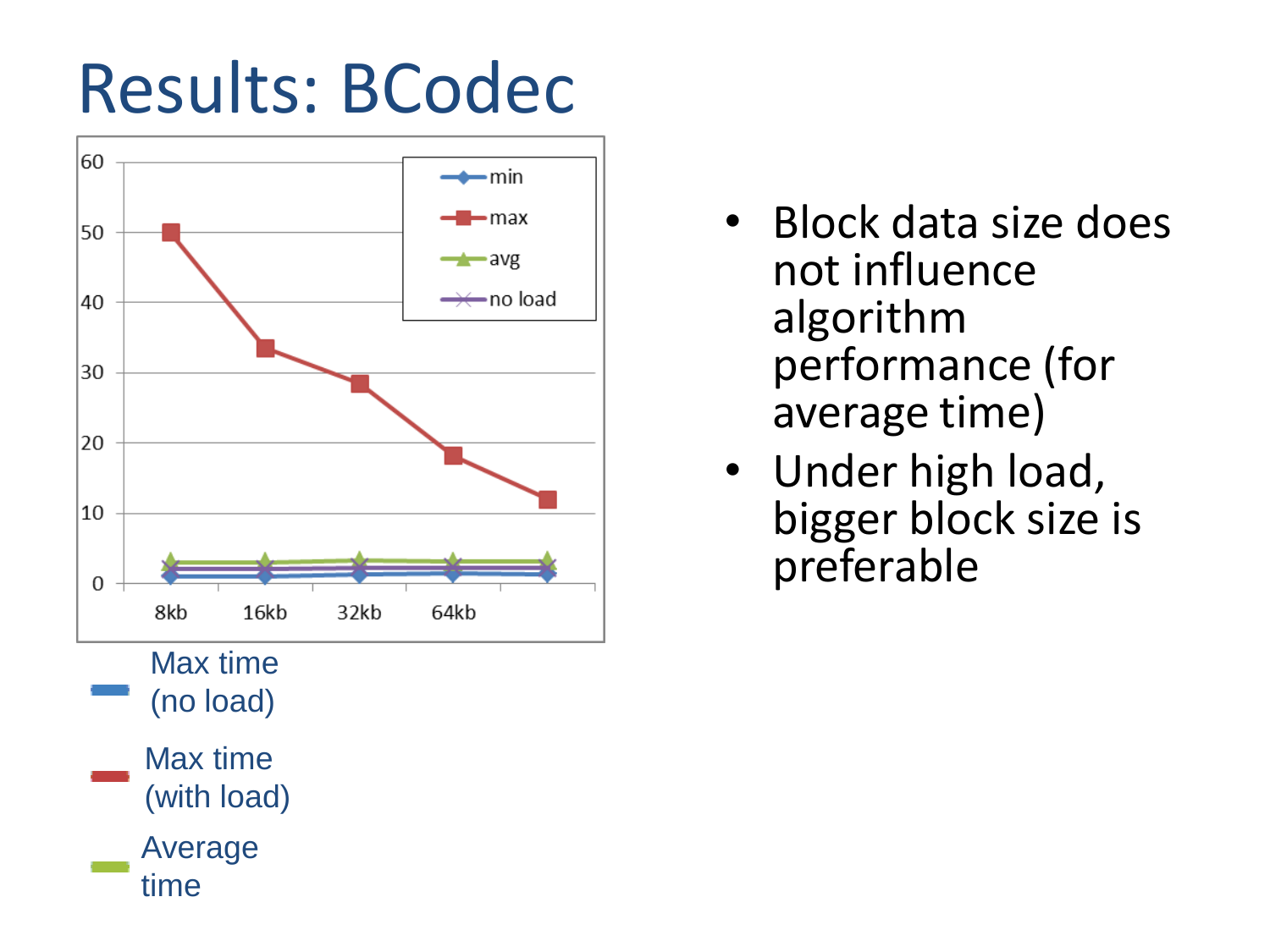# Results: compression algorithms



- Max time (no load) Average time Max time (with load)
- Average time for LZO is better
- LZO is much worse for max time
- For block size 64K algorithms are comparable. Compression ratio should be taken into account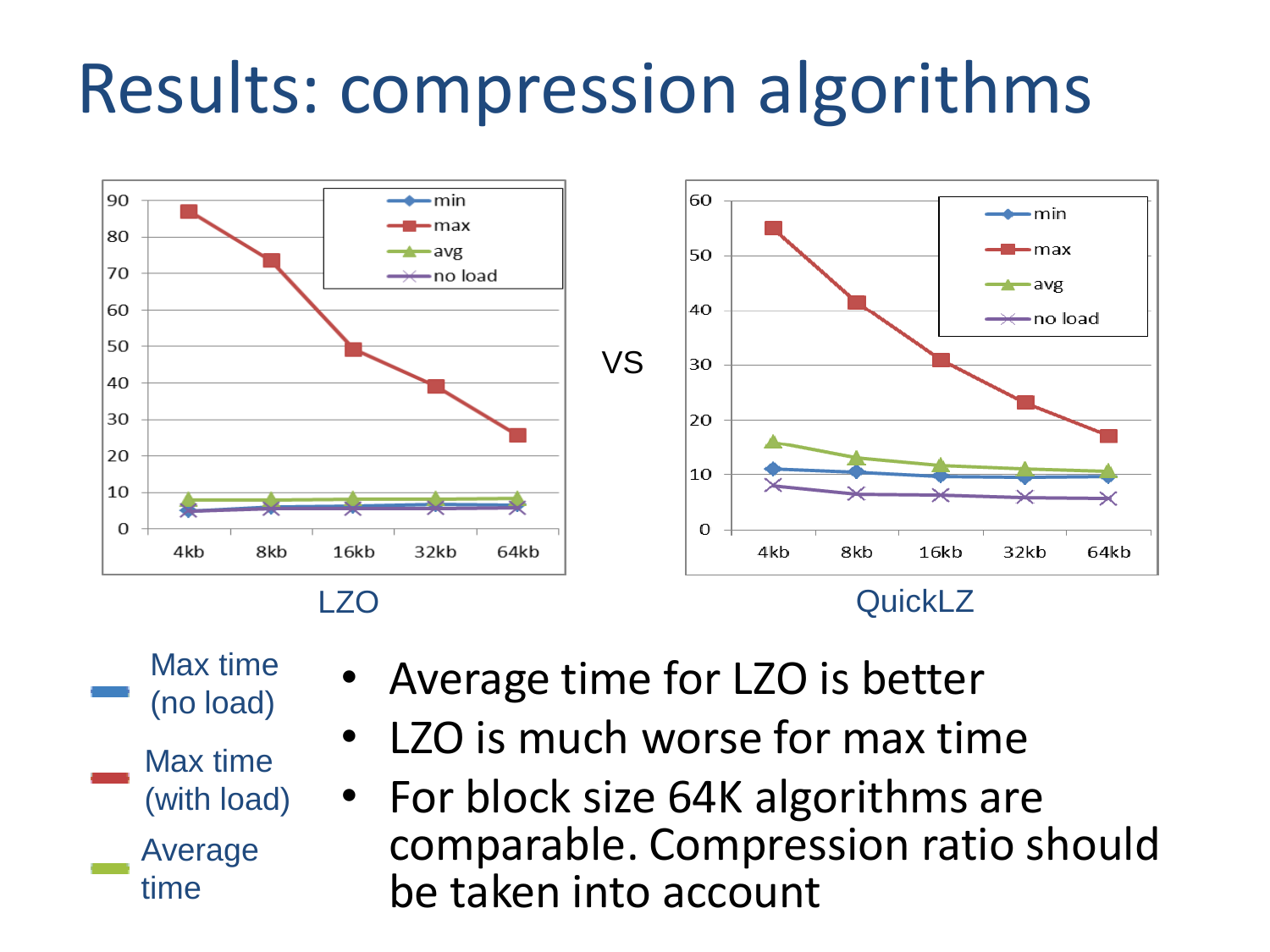### **Comparison of the results**



#### AES-CTR, CPU load



AES-CTR, QPI link load



AES-CBC, TLB load

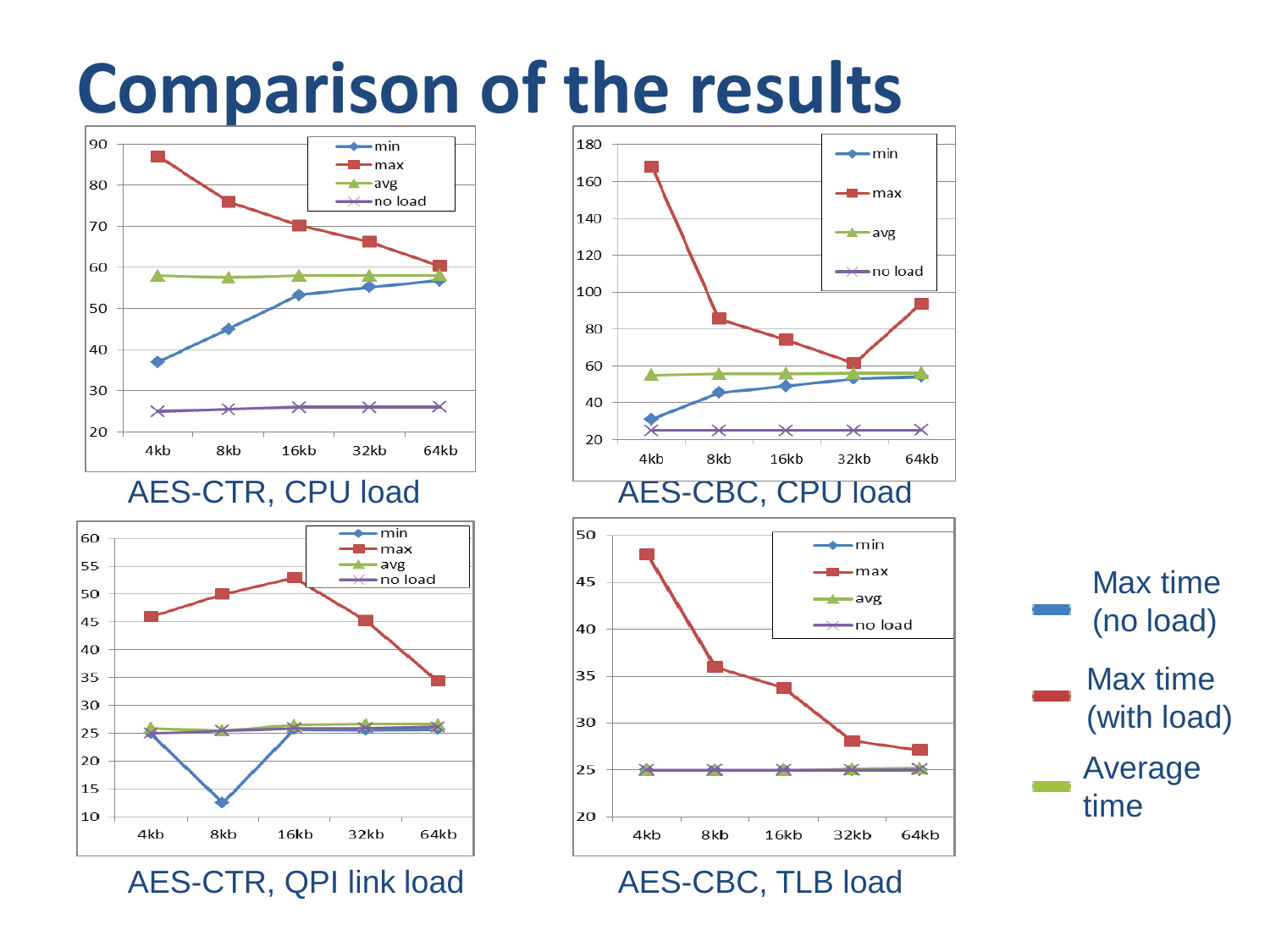#### **Questions & Answers**

## **Thank You!**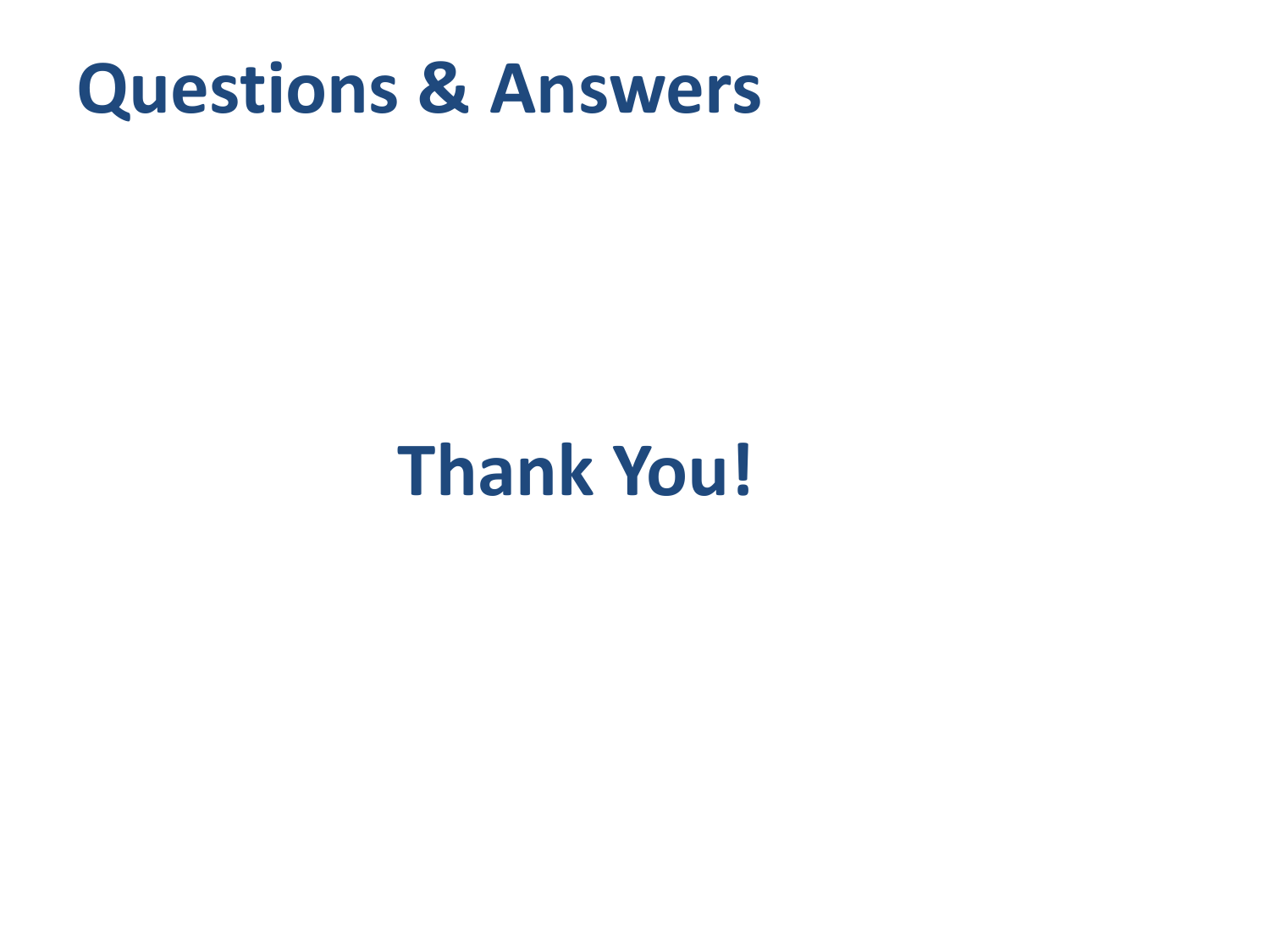### **Future**

• Carrying out experimentation in the XEN hypervisor environment



- More algorithms for testing
- Increasing the number of tested parameters
	- the number of time slices spent on a block of data, all data and etc.
- Experiments in the preemptive kernel mode
- Integration with other applications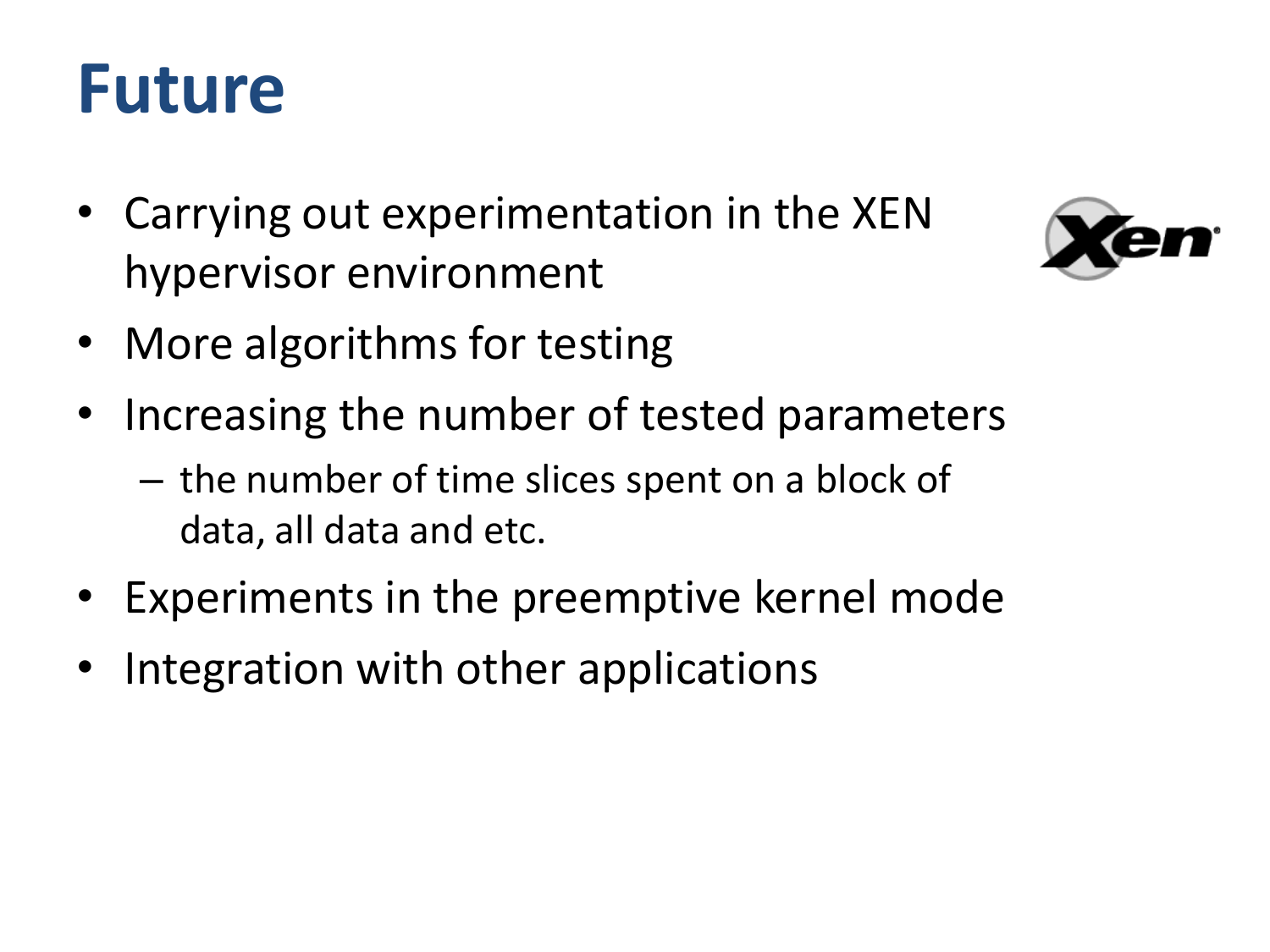#### **Tasks**

- Investigation of Linux operating system kernel, detection of major factors that influence on algorithms performance
- Examination of interfaces for managing the kernel
- Creation of stand for empirical estimation of influence of revealed factors on algorithms performance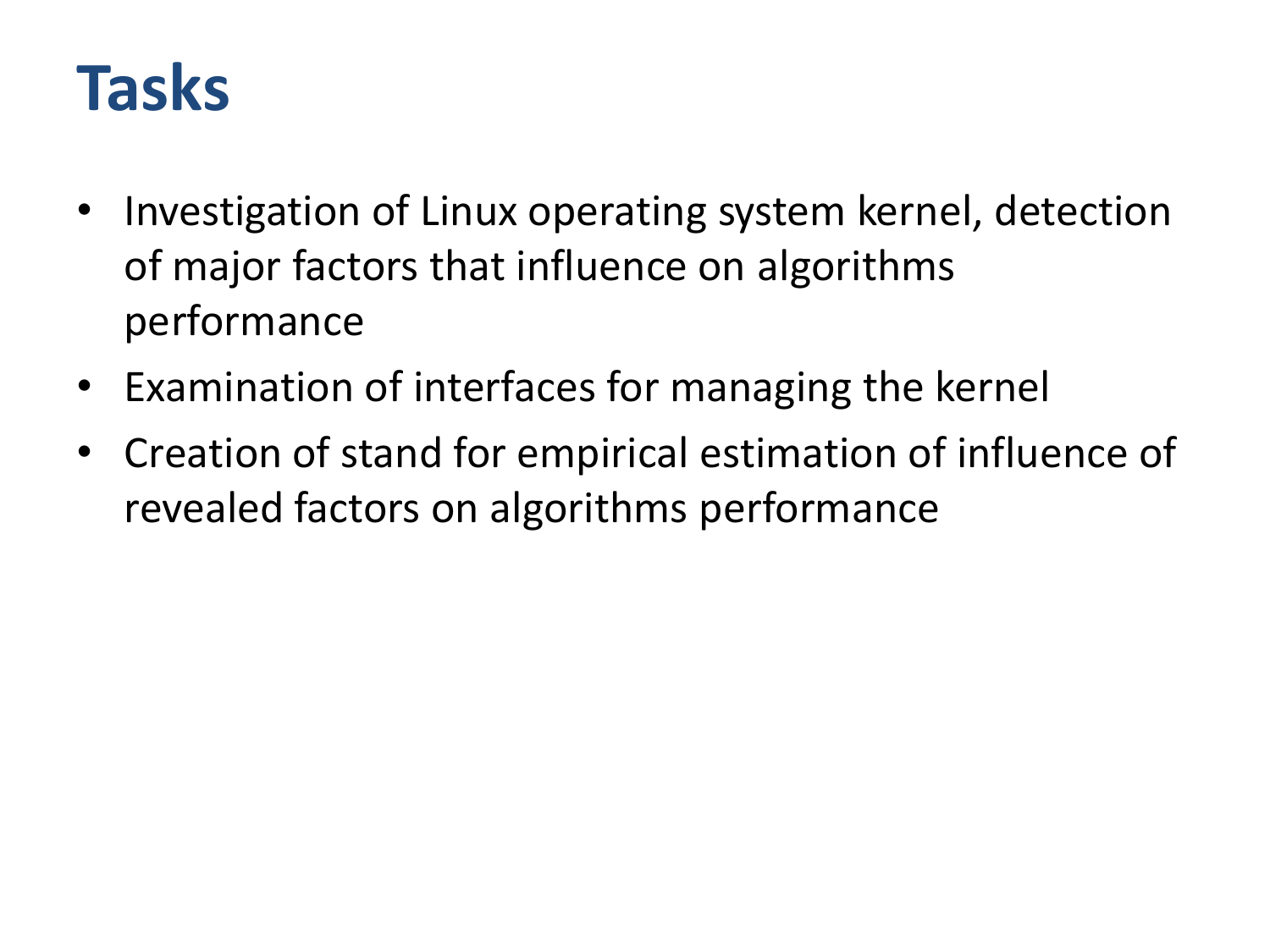## Архитектура стенда

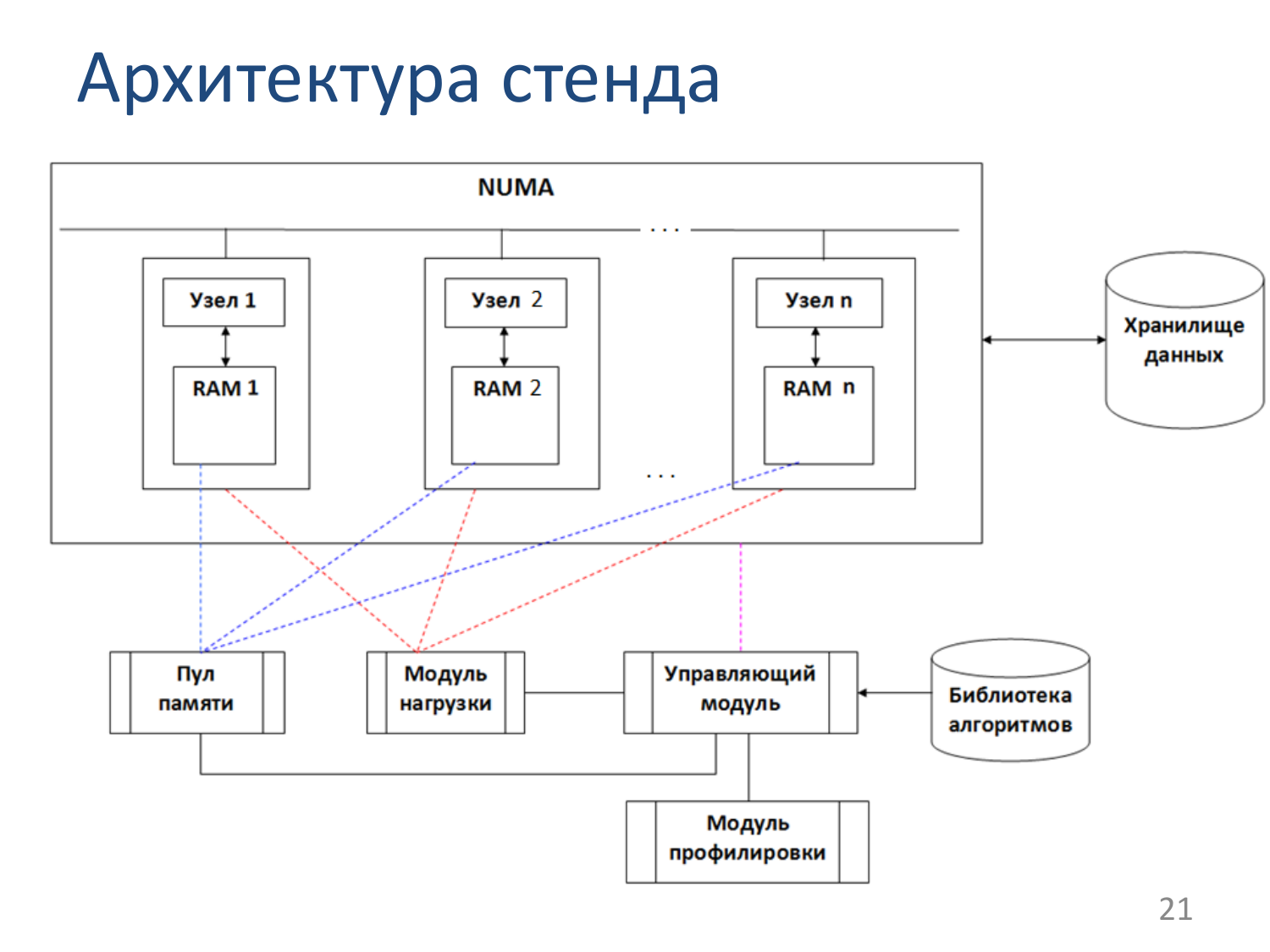## **Example of Ideas: Memory paging**



Linux System memory is organized as pages of the volume of 4K.

If the memory is completely depleted, the OS will look for a long time unused memory pages to move them from memory to disk. If any of these pages is required, Linux restore them from disk.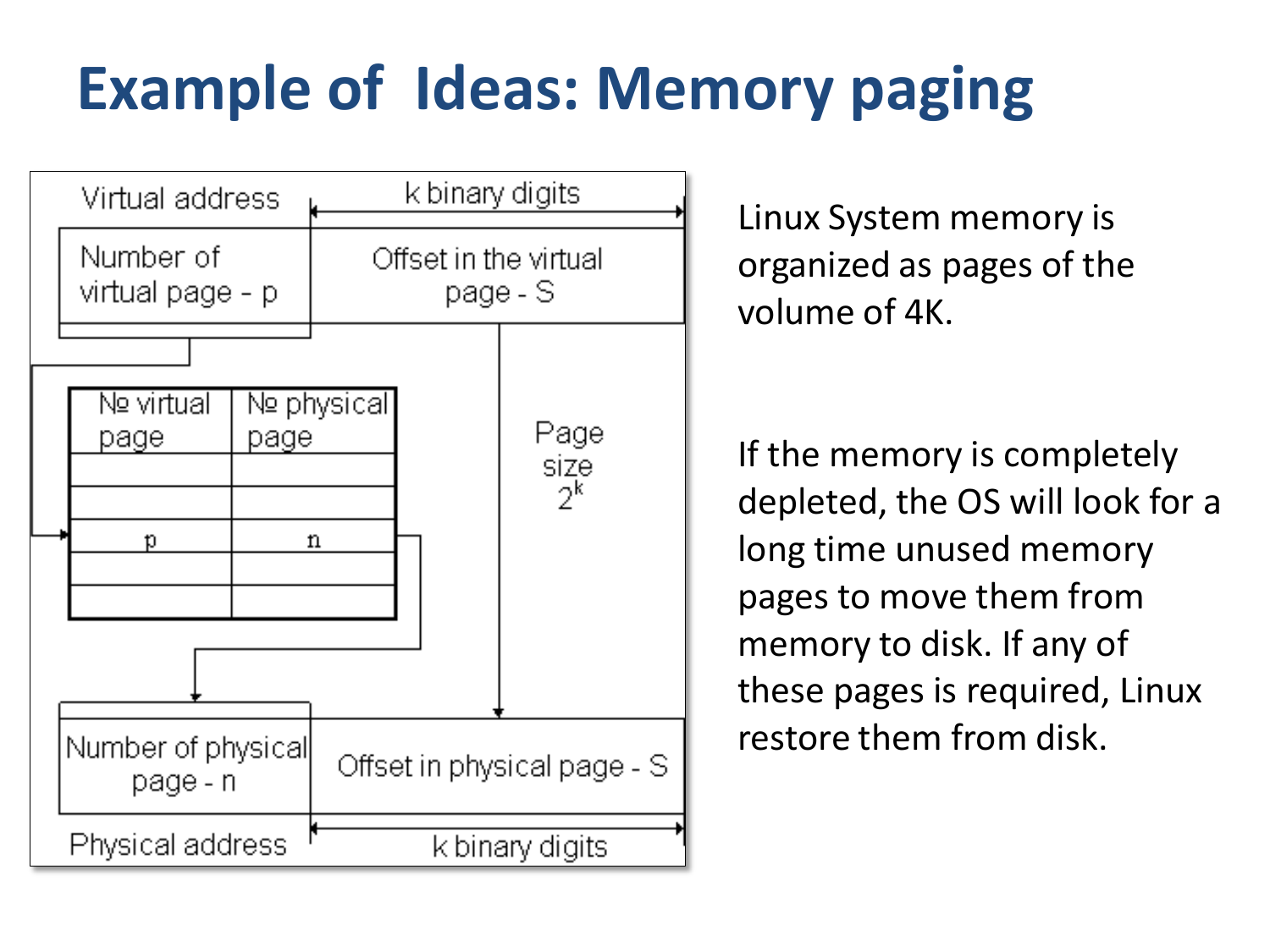# **Example of Ideas: Memory paging & Huge page**

4 Kb – the size of standard memory pages.

2 Mb ( $x86$ ) or 4 Mb ( $x86$  64) – the size of huge page memory.

1) array 4 Mb = 4 Kb  $*$  1024 pages

or 4 Mb = 2 Mb  $*$  2 pages

 2) TLB (Translation Lookaside Buffer) – buffer that caches the last several transformations of memory addresses.

#### **The advantages of using huge pages:**

- **+** fewer pages required to allocate.
- **+** search in the TLB is faster (as TLB caches the few conversions)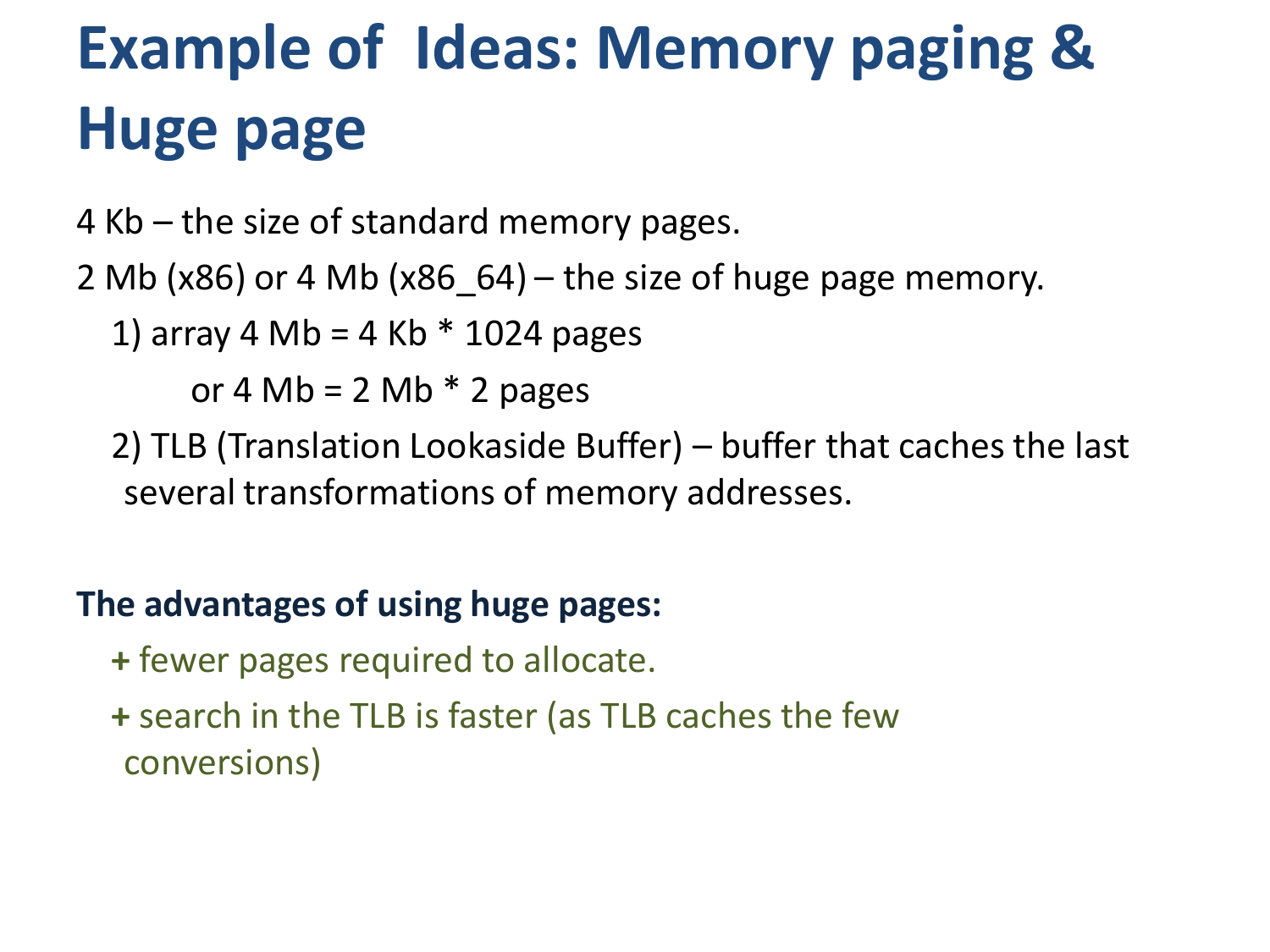#### **Examples of configuration of the stand**



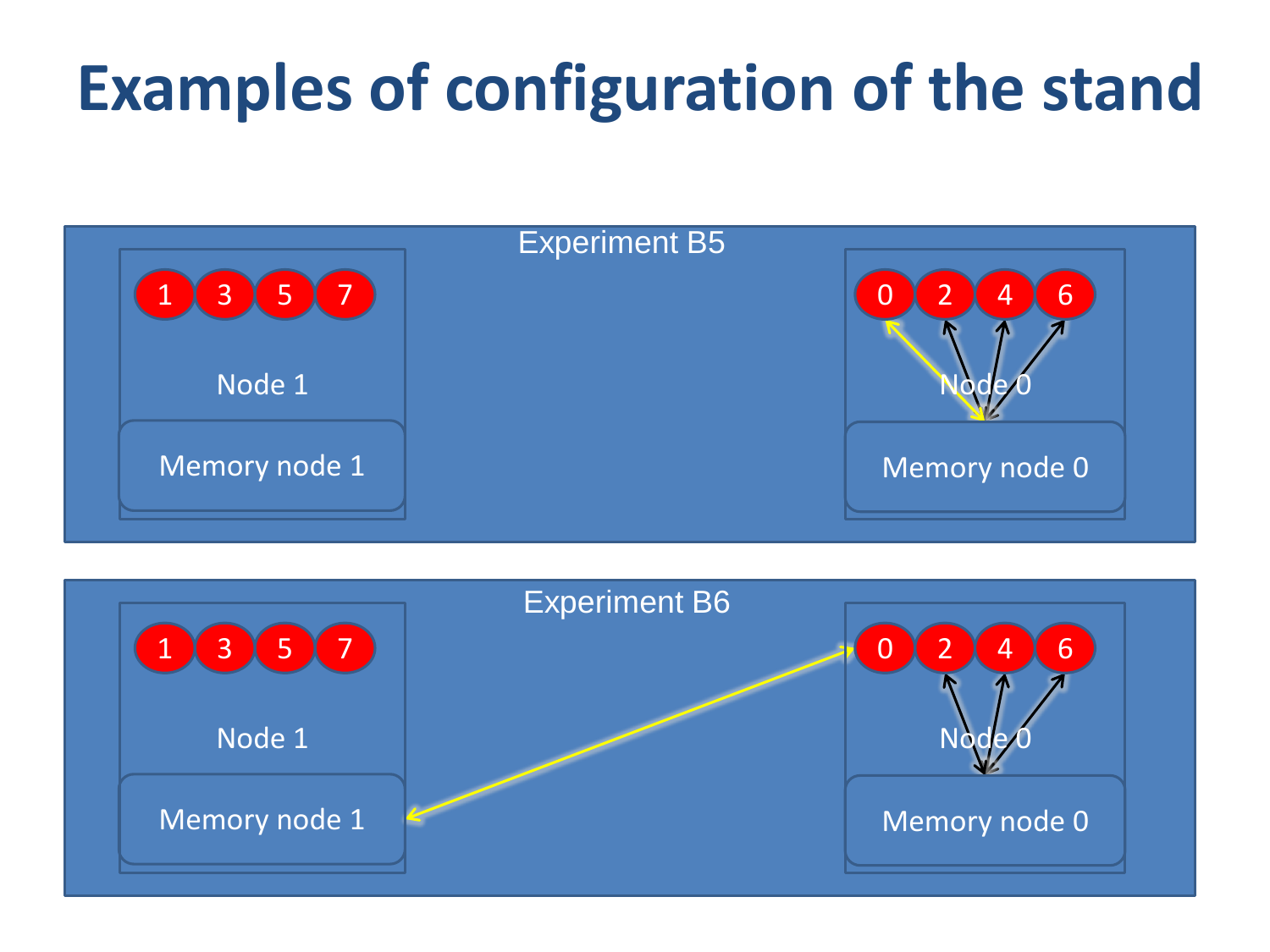### **Results of experiments with Algorithm 1**

| <b>Reading from the local node</b> | Reading from the non-local node |
|------------------------------------|---------------------------------|
| Experiment B1 - 8.76%              | Experiment B2 - 18.42%          |
| Experiment B3 - 18.91%             | Experiment B4 - 40.59%          |
| Experiment B5 - 11.1%              | Experiment B6 - 9.88%           |
| Experiment B7 - 28.1%              | Experiment B8 - 21.4%           |
|                                    | <b>Experiment B10 - 12.82%</b>  |
| <b>Experiment B12 - 40.55%</b>     | Experiment B9 - 71.96%          |
|                                    | Experiment B11 - 4.18%          |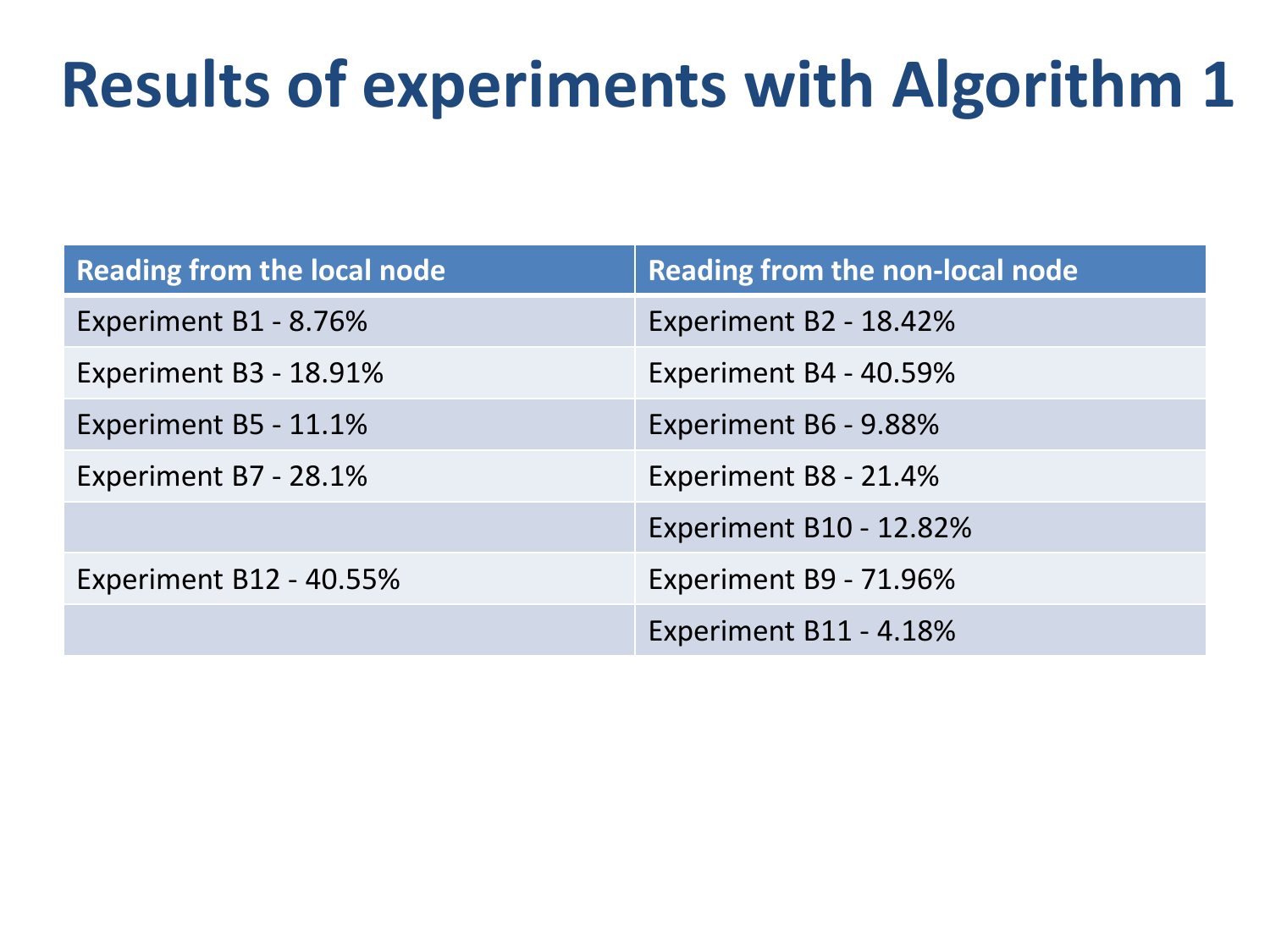#### **Results of experiments with MD5**

| <b>Reading from the local node</b> | <b>Reading from the non-local node</b> |
|------------------------------------|----------------------------------------|
| Experiment B1 - 4.19%              | Experiment B2 - 5.37%                  |
| Experiment B3 - 5.05%              | Experiment B4 - 7.78%                  |
| Experiment B5 - 5.06 %             | Experiment B6 - 4.99%                  |
| Experiment B7 - 4.96 %             | Experiment B8 - 7.79%                  |
|                                    | <b>Experiment B10 - 5.22 %</b>         |
| Experiment B12 - 4.49 %            | Experiment B9 - 6.63 %                 |
|                                    | <b>Experiment B11 - 4.12 %</b>         |